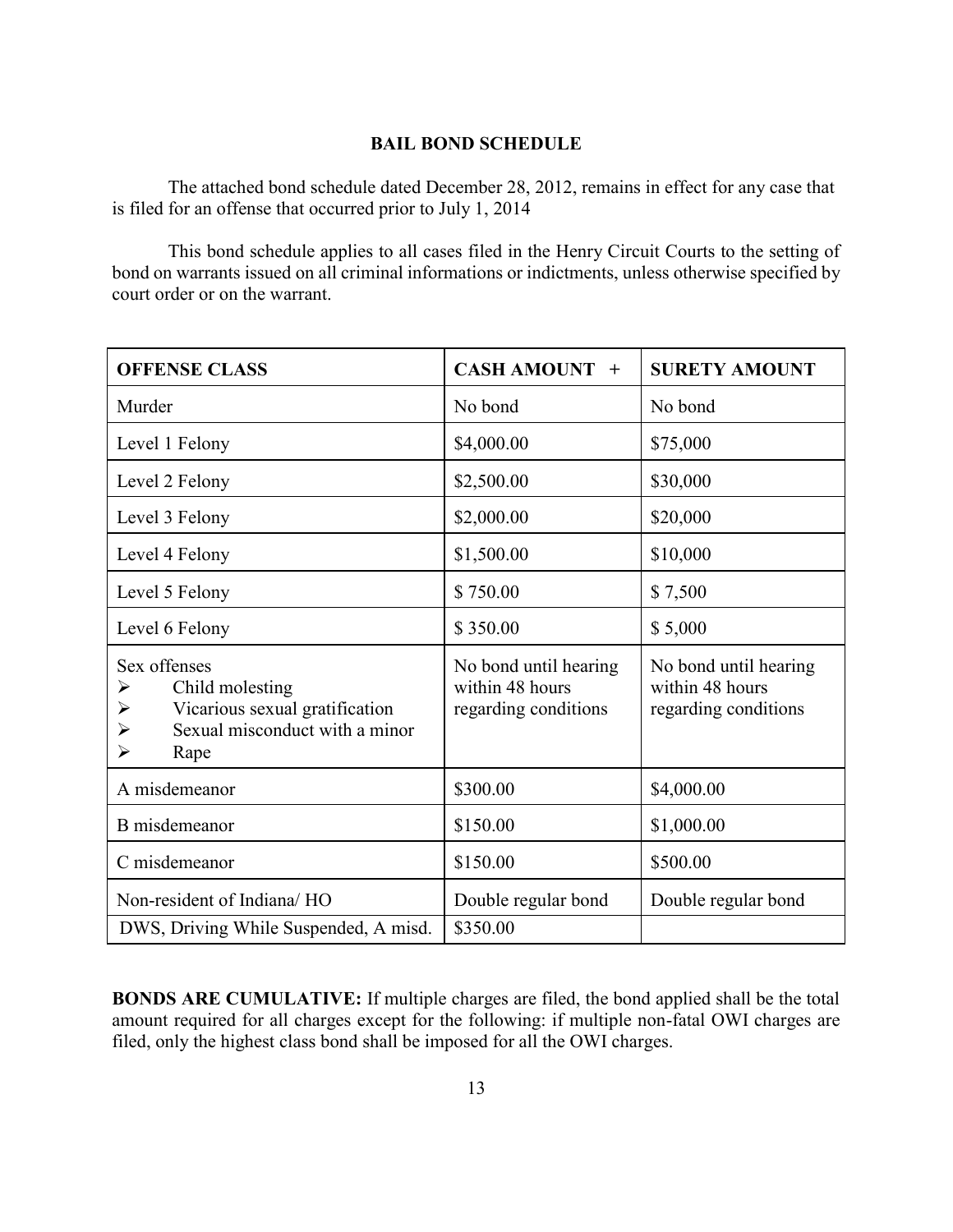**IMPAIRED PERSONS:** No person shall be released with a breath alcohol level of .08% or higher who appears to be under the influence. A law enforcement agency may use the chart set out in I.C. 35-33-1-6 to determine the minimum number of hours an impaired person should be detained prior to release pending trial.

**EXCEPTIONS:** This bond schedule shall not be used for, nor be applicable to, the following cases:

a) Sex offenses where bond and no contact conditions are to be determined at a hearing. b) Any person arrested on a "crime of domestic violence" with an element of physical force or the threatened use of a deadly weapon where a 12 hour hold shall be applied prior to the posting of bond.

**PROPERTY BONDS:** All property bonds shall be granted only after notice is sent to the prosecuting attorney and counsel for the defense and a hearing is conducted to determine whether such bonds are proper.

**ADJUSTMENT OF BOND**: All bonds are subject to being adjusted by the court at hearing pursuant to statute and application by counsel of record. If there is a difference between the amount of bond posted prior to the issuance of a probable cause order, the order shall govern the amount of bond. However, overpayments may not result in refunds to the defendant. If a defendant is arrested for a separate criminal offense while released on a prior posted bond, the release on the prior posted bond may be revoked by the Court.

The Sheriff of Henry County is hereby ordered to abide by this bond schedule for all criminal offenses filed or to be filed in the Henry County Courts. This bail bond schedule supersedes all previous Bail Bond Schedules ordered by the Henry County Courts.

**NO CONTACT PROVISIONS:** Pursuant to I.C. 35-33-8-3.2(a)(4), a person who is arrested for any of the attached offenses shall be held for 12 hours before release from custody, unless released sooner pursuant to a court order. The release of such person on bail shall be conditioned upon the person having no direct or indirect contact with the alleged victim of the offense pursuant to the attached order. During regular court business hours, the Prosecuting Attorney, alleged victim or advocate may petition for a no contact order or ex parte protective order. If a no-contact order is needed at times other than regular court business hours, the Prosecuting Attorney or the Sheriff may contact a Judge and request release of the arrested person on bond or an oral authorization for a no-contact order, which shall be reduced to a written no-contact order and submitted to the Judge on the next business day of the Court. Failure to seek written order may result in release of the no contact provision. The person to be released shall be notified of the no-contact conditions of the bond with receipt acknowledged by the person.